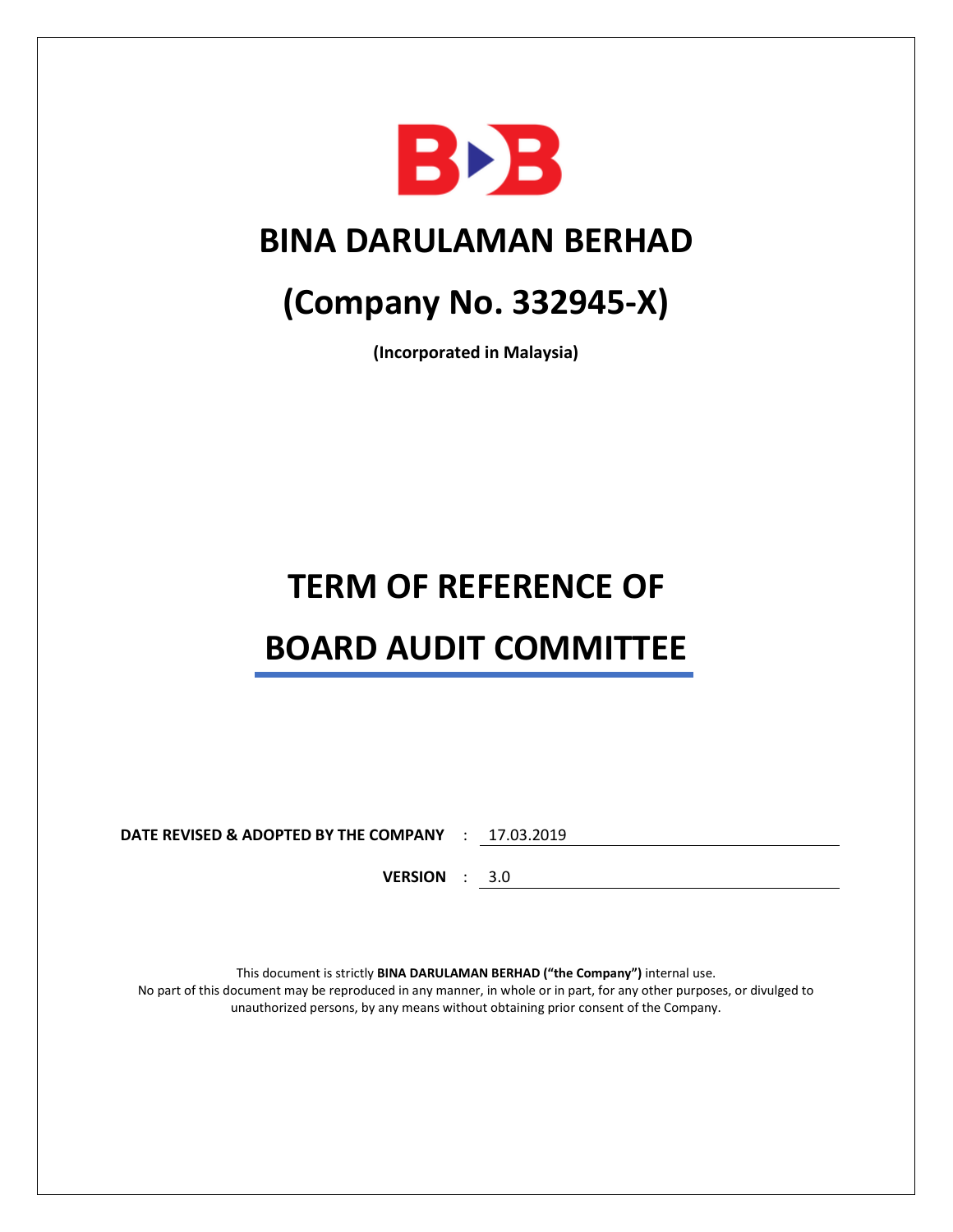|                | DATE REVISED & ADOPTED BY THE COMPANY       | $\ddot{\cdot}$ | 17.03.2019 |             |
|----------------|---------------------------------------------|----------------|------------|-------------|
| <b>VERSION</b> |                                             | $\ddot{\cdot}$ | 3.0        |             |
|                |                                             |                |            |             |
|                | <b>TABLE OF CONTENTS</b>                    |                |            | <b>PAGE</b> |
| 1.0            | <b>MEMBERSHIP</b>                           |                |            | 4           |
| 2.0            | <b>MEETINGS AND MINUTES</b>                 |                |            | 5           |
| 3.0            | CHAIRMAN OF THE BOARD AUDIT COMMITTEE       |                |            | 5           |
| 4.0            | <b>SECRETARY</b>                            |                |            | 5           |
| 5.0            | QUORUM                                      |                |            | 6           |
| 6.0            | <b>VOTING</b>                               |                |            | 6           |
| 7.0            | <b>AUTHORITY</b>                            |                |            | 6           |
| 8.0            | <b>FUNCTIONS</b>                            |                |            | $7-9$       |
| 9.0            | ATTENDANCE OF OTHER DIRECTORS AND EMPLOYEES |                |            | 9           |
| 10.0           | PERSONAL DATA NOTICE                        |                |            | 9           |
| 11.0           | <b>COMPLIANCE</b>                           |                |            | 9           |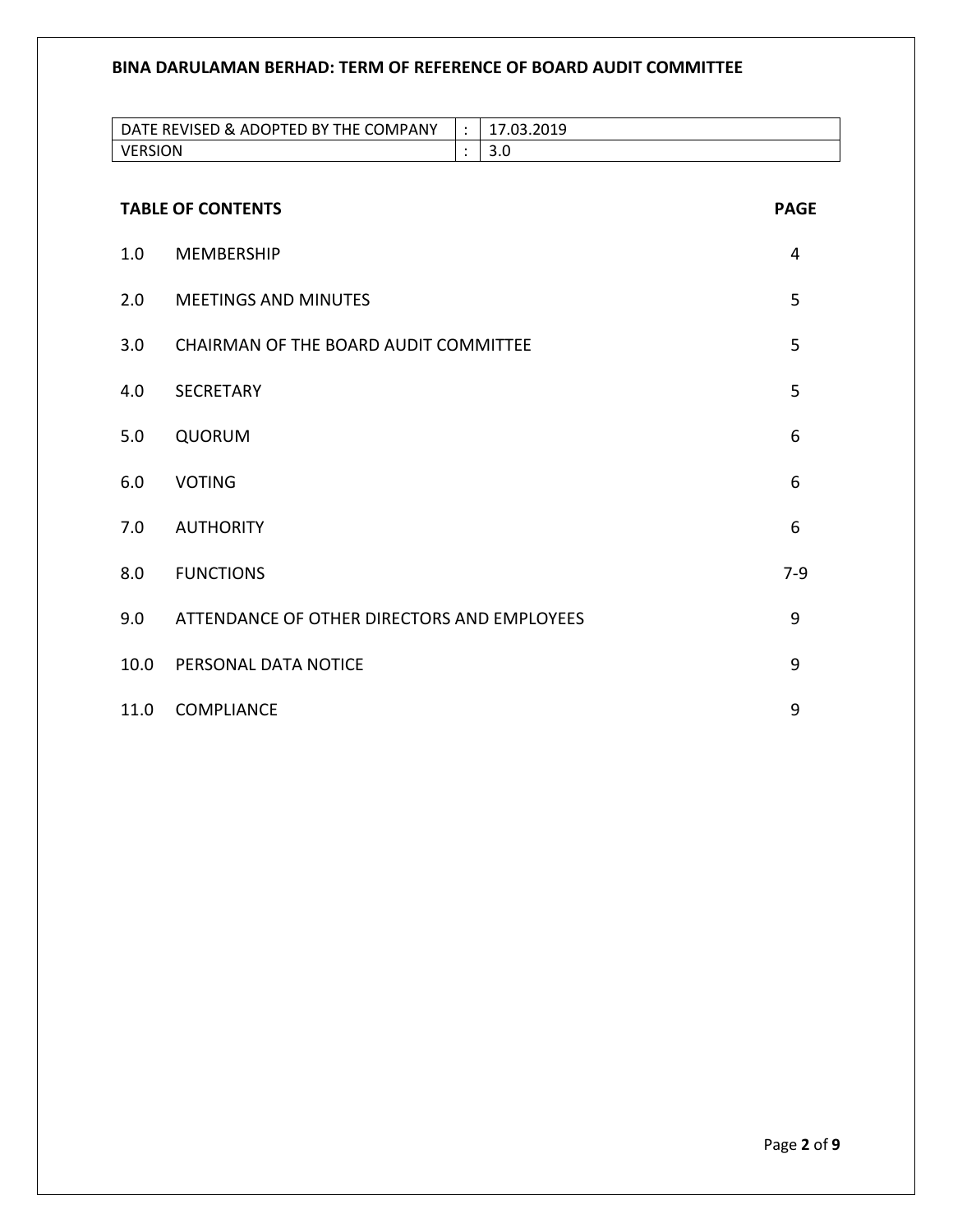| TE REVISED & ADOPTED BY THE COMPANY<br><b>DATE</b> | 7010<br>17.03.ZUI5 |
|----------------------------------------------------|--------------------|
| ERSION                                             | J.v                |

#### **ABBREVIATIONS**

The terms and expressions used in this Term of Reference ("TOR") shall apply to this TOR of Board Audit Committee unless otherwise stated. The following abbreviations are used to this TOR:-

| <b>TOR</b>     |                  | Term of Reference                       |
|----------------|------------------|-----------------------------------------|
| <b>BAC</b>     |                  | <b>Board Audit Committee</b>            |
| ID             |                  | <b>Independent Directors</b>            |
| LR             | ÷                | <b>Listing Requirements</b>             |
| Bursa Malaysia | $\sim$ 10 $\sim$ | <b>Bursa Malaysia Securities Berhad</b> |
| <b>GCEO</b>    |                  | <b>Group Chief Executive Officer</b>    |
| COO            |                  | <b>Chief Operating Officer</b>          |
|                |                  | <b>Chief Financial Officer</b>          |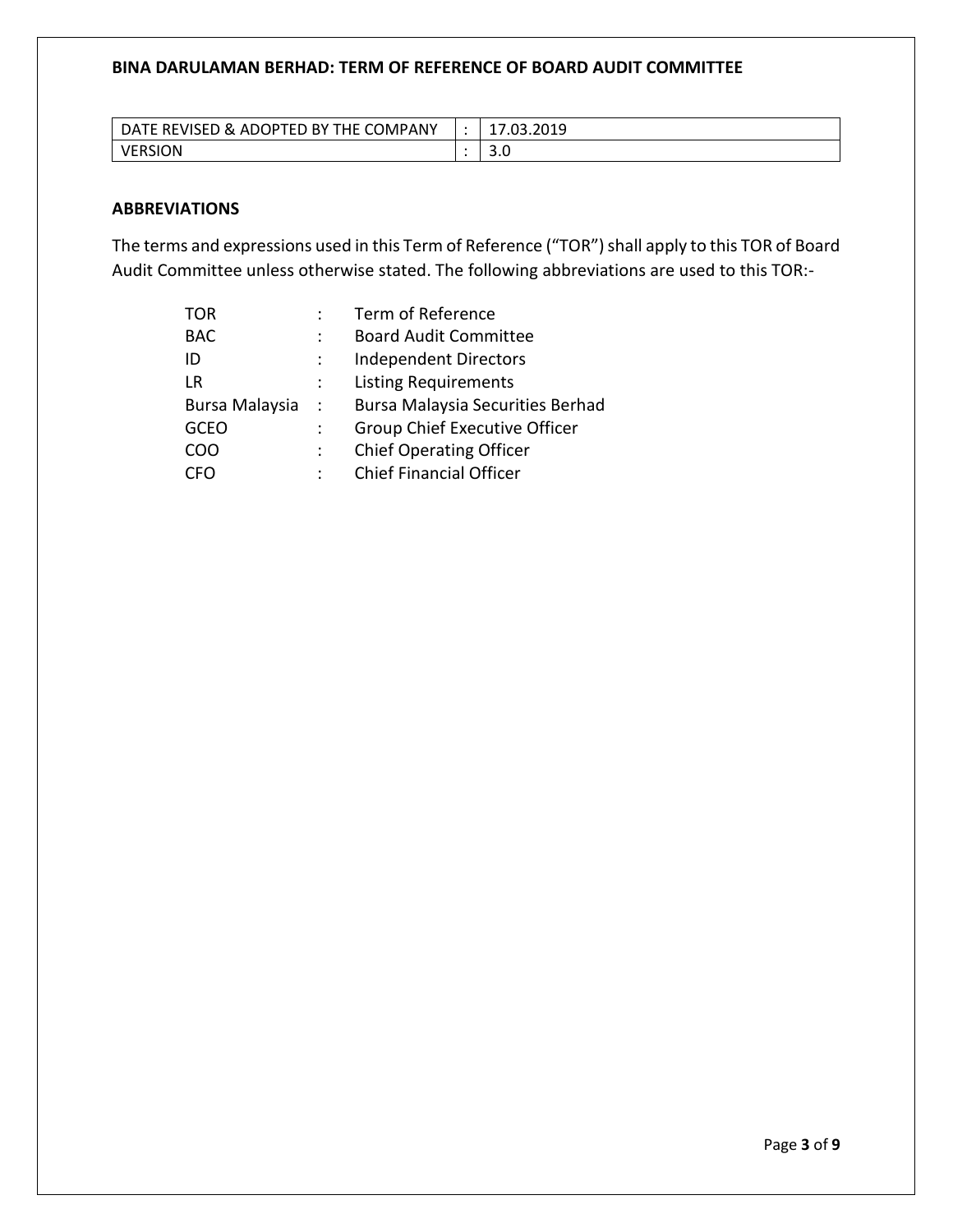| TED BY THE COMPANY!<br>: REVISED & ADOPT<br>DA <sup>7</sup> | .03.2019 |
|-------------------------------------------------------------|----------|
| ION                                                         | J.v      |

#### **1.0 Membership:**

- a) The BAC shall be appointed by the Board of Directors from amongst the Non-executive Directors and must be composed of not fewer than three (3) members, with all of them being Independent Directors. The members of the BAC must elect a Chairman among themselves and not necessary senior in position. An alternate director shall not be appointed as a member of the BAC.
- b) At least one member of the BAC:
	- i. Must be a member of the Malaysian Institute of Accountants ("MIA"); or
	- ii. If he is not a member of MIA, he must have at least 3 years' working experience and:-
		- He must have passed the examinations specified in Part I of the  $1<sup>st</sup>$  Schedule of the Accountants Act 1967; or
		- He must be a member of one of the associations of accountants specified in Part II of the 1<sup>st</sup> Schedule of the Accountants Act 1967; or
	- iii. Fulfills such other requirements as prescribed or approved by the Bursa Malaysia Securities Berhad ("Bursa Malaysia").
- c) In the event of any vacancy in the BAC resulting in non-compliance with LR on the composition of BAC, the Board of Directors must fill the vacancy within three (3) months or any extension granted by the Exchange.
- d) The Board of Directors must review the term of office and performance of the BAC of its members at least once every three (3) years to determine whether the BAC has carried out its duties in accordance with its TOR.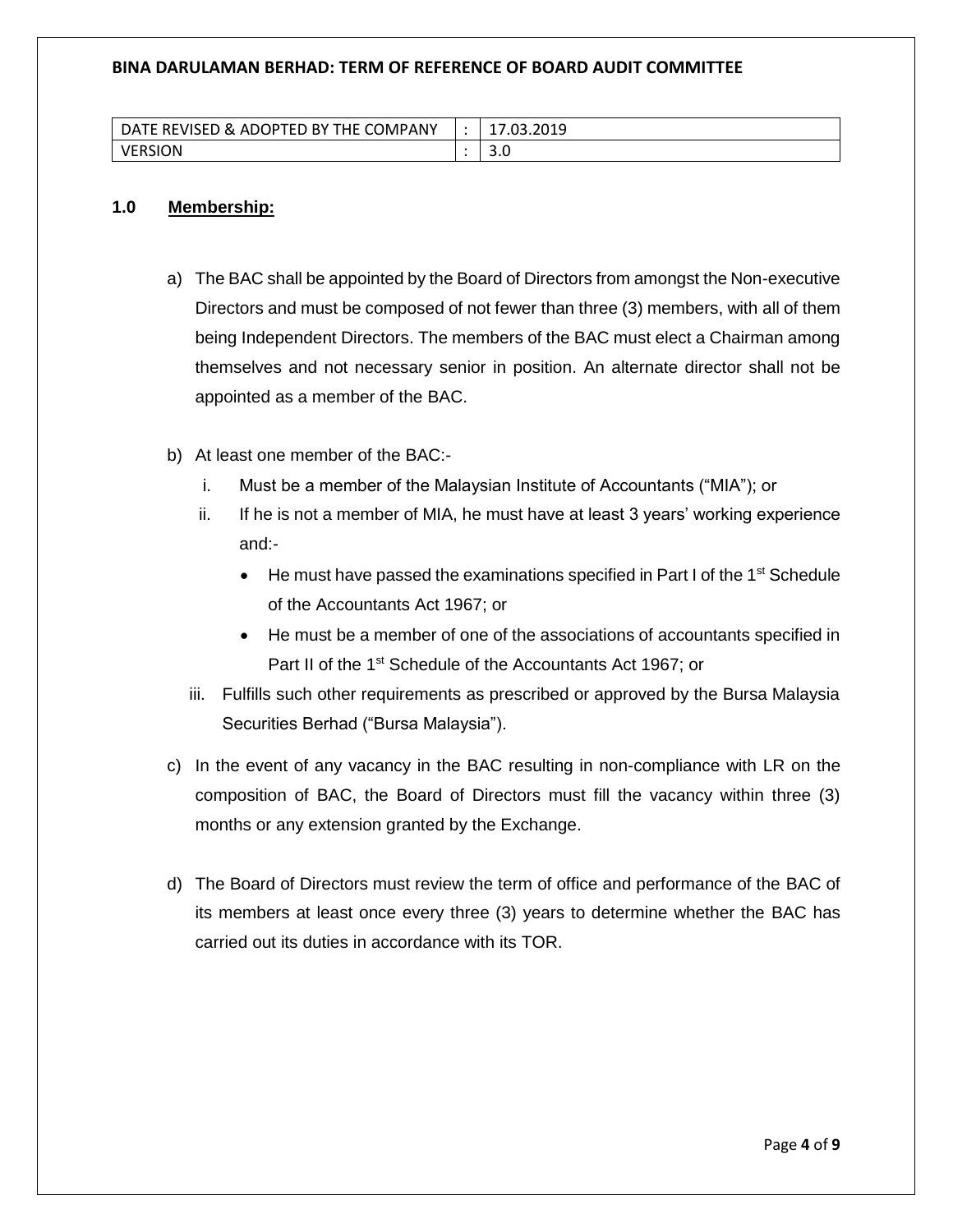| <b>REVISED</b><br>TED BY THE COMPANY<br><b>DAT</b><br>8 ADOP | 7010<br>17.UJ.ZUIJ |
|--------------------------------------------------------------|--------------------|
| `RSION                                                       | J.v                |

#### **2.0 Meetings and Minutes**

- a) Meetings shall be held at least four (4) times a year with the attendance of the GCEO, COO, CFO, Company Secretary and Head of Group Corporate Assurance. Other Board members and Senior Management may attend meetings at the invitation of the BAC.
- b) At least twice (2) a year, the BAC shall meet with the external auditors and internal auditors without any Executive Board or Officer of the Group being present.
- c) Additional meetings may be held upon request by any BAC member, the Management, Internal or External Auditors.
- d) The minutes shall be circulated to the BAC members and to all other members of the Board. As for the management, the Company Secretary will only furnish the extract minutes upon request by the management who is privy to the subject matter of the minutes. The Chairman of the BAC engages on a continuous basis with senior management such as the GCEO, COO, CFO, Company Secretary, Group Financial Officer, Head of Group Corporate Assurance and the external auditors in order to keep abreast of matter and issues affecting the Group.
- e) Key issues discussed are reported by the Chairman of the BAC to the Board.

#### **3.0 Chairman of the Board Audit Committee**

The members of BAC must elect a Chairman among themselves who is an independent director.

#### **4.0 Secretary:**

The Company Secretary shall act as secretary of BAC. The Secretary of the BAC shall provide the necessary administrative and secretarial services for the effective functioning of the BAC.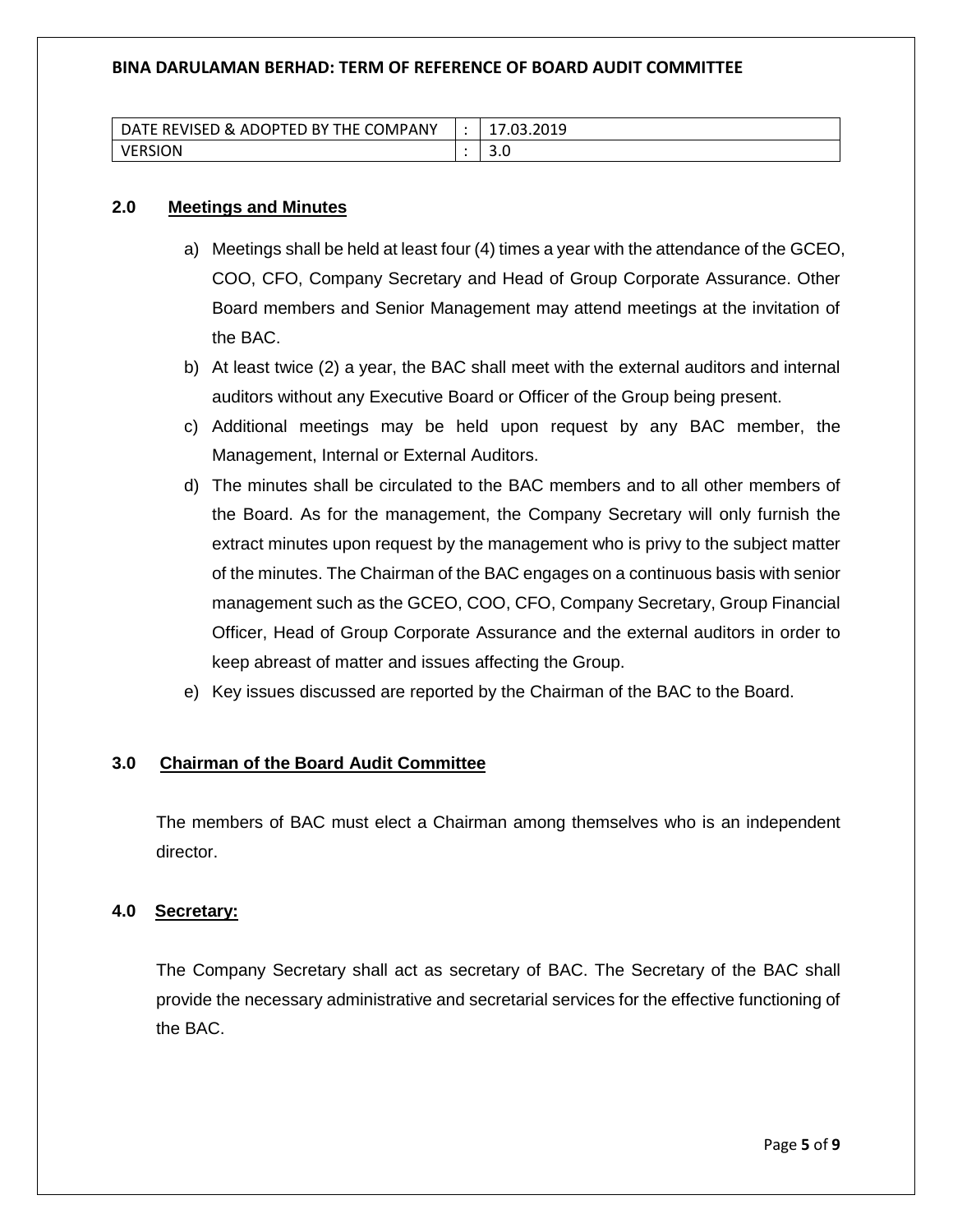| TE REVISED & ADOPTED BY THE COMPANY<br><b>DATE</b> | 7010<br>17.03.ZUI5 |
|----------------------------------------------------|--------------------|
| ERSION                                             | J.v                |

#### **5.0 Quorum**

In order to form a quorum in respect of a meeting of BAC, the majority of members present must be independent directors and shall not be less than two (2).

#### **6.0 Voting**

Each member of the BAC is entitled to one (1) vote in deciding the matters deliberated in the meeting. The decision that gained the majority votes shall be the decision of the BAC. In the event of an equality of votes, the Chairman of the BAC shall be entitled to a second or casting vote.

#### **7.0 Authority**

In view of its duties and functions, the BAC has the following authority, as empowered by the Board, at cost of the Company, to:-

- i. Investigate any matters within the scope of the BAC's duties and its terms of reference;
- ii. Obtain external independent legal or other professional advice as necessary;
- iii. Secure full, free and unrestricted access to any information, records, properties and personnel of the company and any other companies within the Group;
- iv. Communicate directly with the External Auditors, Internal Auditors and all employees of the Group;
- v. Be able to convene meetings with the External Auditors, the Internal Auditors or both, excluding the attendance of other Board of Directors, Senior Management and employees, where necessary; and
- vi. Report to the Exchange matters duly reported by it to the Board which have not been satisfactorily resolved resulting in a breach of any regulatory requirements.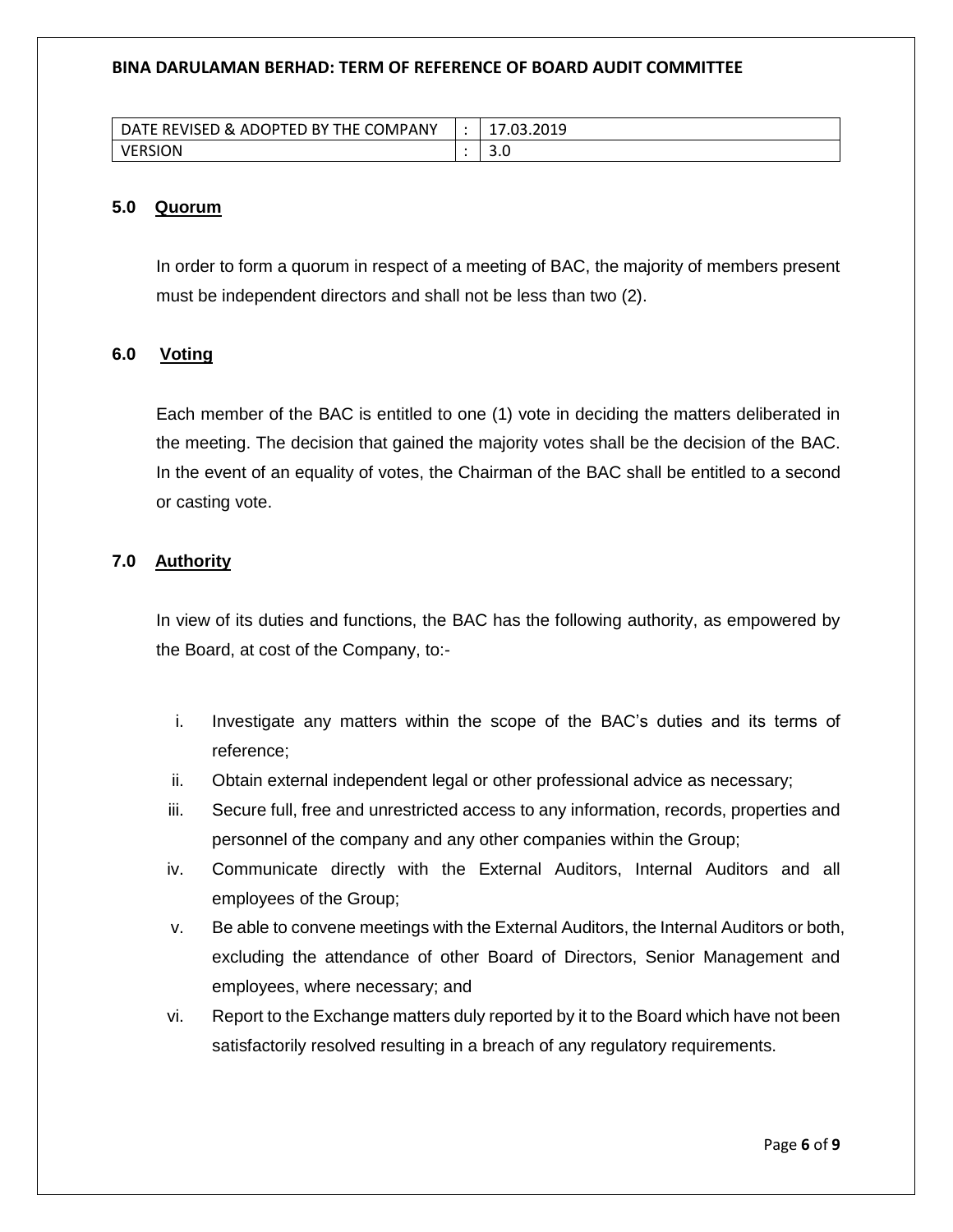| TE REVISED & ADOPTED BY THE COMPANY<br><b>DATE</b> | 17.03.2019 |
|----------------------------------------------------|------------|
| <b>ERSION</b>                                      | J.v        |

#### **8.0 Functions of the audit committee**

The following are the main duties and responsibilities of the Audit Committee collectively:-

- 1. Review the following and report the same to the board of directors of the listed issuer;
	- a) With the external auditor, the audit plan;
	- b) With the external auditor, his evaluation of the system of internal controls;
	- c) With the external auditor, his audit report;
	- d) The assistance given by the employees of the listed issuer to the external auditor;
	- e) The adequacy of the scope, competency and resources of the internal audit function and that it has the necessary authority to carry out its work;
	- f) The internal audit plan, processes, the results of the internal audit assessments, investigation undertaken and whether or not appropriate action is taken on the recommendations;
	- g) The quarterly results and year-end financial statements, before the approval by the board of directors, focusing particularly on
		- i. Changes in or implementation of major accounting policy changes;
		- ii. Significant matters highlighted including financial reporting issues, significant judgments made by management, significant and unusual events or transactions and how these matters are addressed; and
		- iii. Compliance with accounting standards and other legal requirements;
	- h) any related party transaction and conflict of interests situation that may arise within the listed issuer or group including any transaction, procedure or course of conduct that raises questions of management integrity;
	- i) any letter of resignation from the external auditors of the listed issuer; and
	- j) whether there is reason (supported by grounds) to believe that the listed issuer's external auditor is not suitable for re-appointment;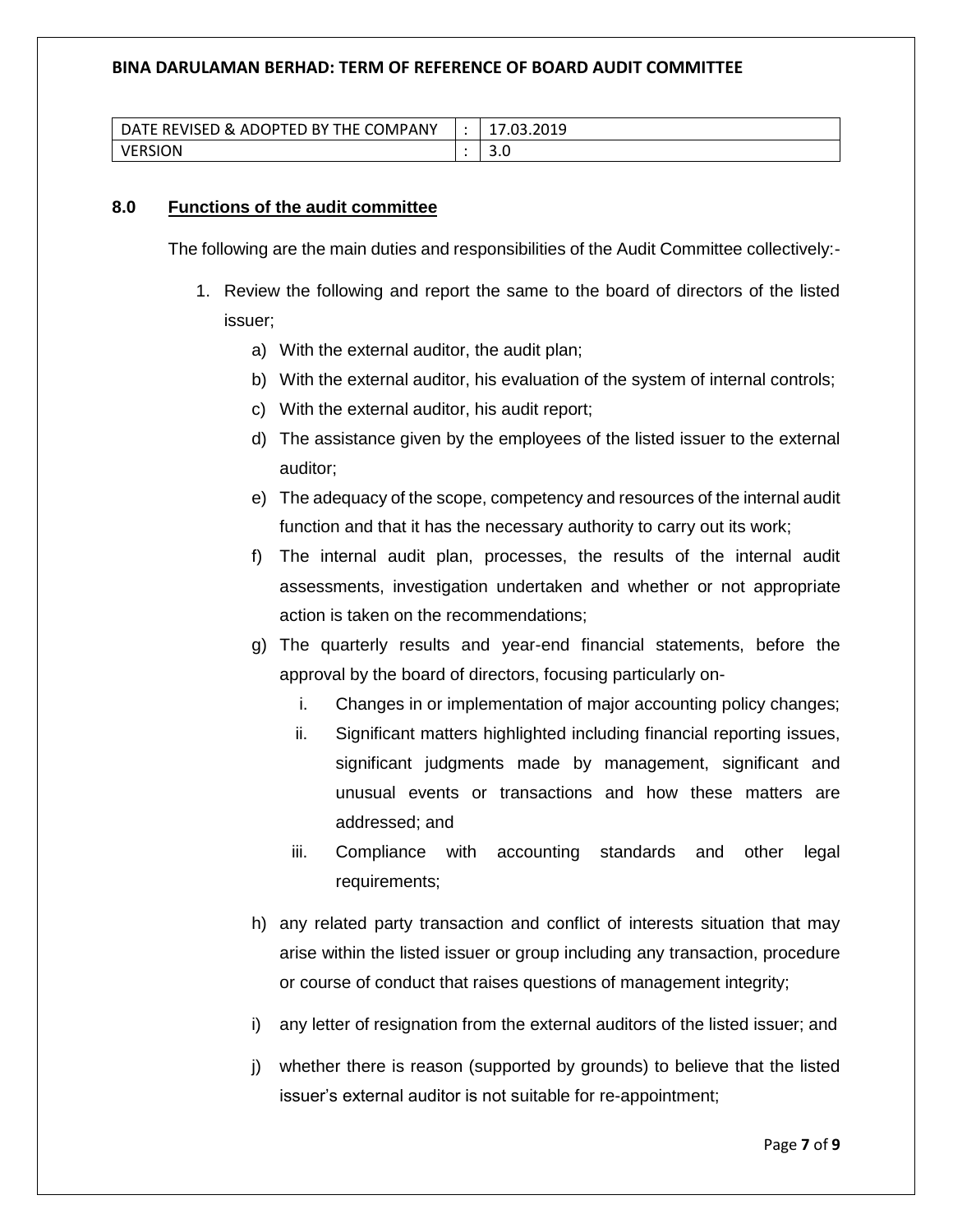| <b>REVISED &amp; ADOPTED BY THE COMPANY</b><br>DA | ാറ10<br>wu.zuij |
|---------------------------------------------------|-----------------|
| `ION                                              | J.u             |

- k) recommend the nomination of a firm as external auditors;
- l) to discuss problems and reservations arising from the interim and final audits, and any matters the external and internal auditor may wish to discuss (in the absence of management where necessary);
- m) to discuss the impact of any proposed changes in accounting principles on future financial statements;
- n) to review the assistance given by the employees of the company and the Group to the External Auditors; and
- o) to review with the External Auditors, their evaluation of system of internal controls, their management letter and management responses;
- 2. To do the following, in relation to the internal audit function:-
	- Review the adequacy of the scope, functions, competency and resources of the internal audit function and that it has the necessary authority to carry out its duties;
	- To consider the major findings or internal investigations and managements' responses;
	- Review the internal audit plan, programme and results of the internal audit process and ensure appropriate actions are taken on the recommendations of the internal audit function;
	- Approve any appointment, replacement or termination of senior staff members of the internal audit function; and
	- Take cognizance of resignations of internal audit staff members and provide the resigning staff member an opportunity to submit his reasons for resigning.
- 3. To monitor any related party transactions and situation where a conflict of interest may arise within the company or Group, including any transaction procedure or course of conduct that raises questions of management integrity and ensure that